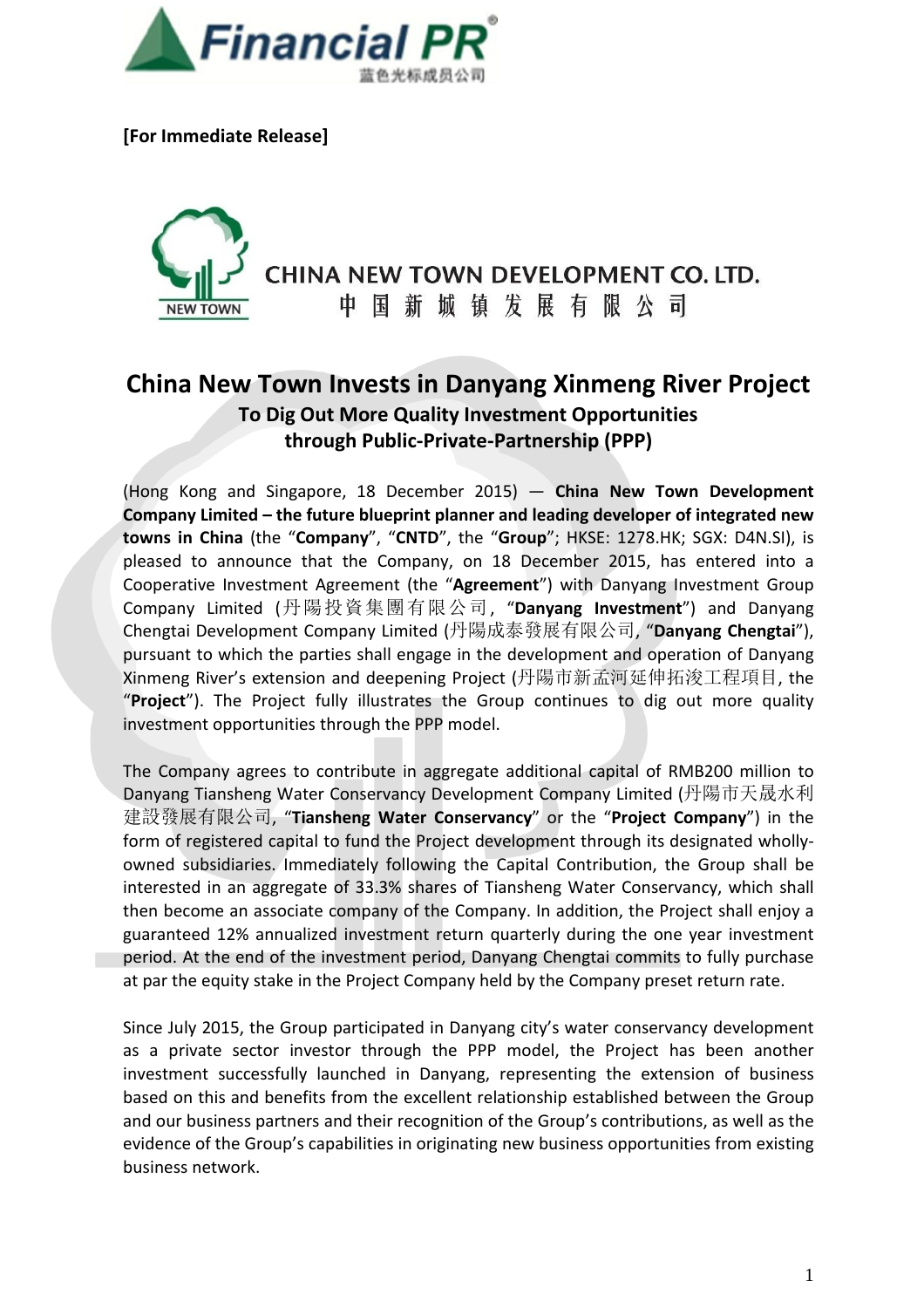The PPP model is an emerging investment-financing model for local government, a key initiative under the support of national policy. The Ministry of Finance and National Reform and Development Commission consecutively published policy guidelines in support of the PPP model, while leading financial institutions, especially China Development Bank ("CDB"), provided solid financing packages in support. Similar to the previous project, the Project is a priority infrastructure project highly supported by Danyang Municipal Government and is supported by a dedicated project finance package by China Development Bank. In addition, the investment returns over the project investment period is included in the Danyang Government's annual fiscal budget, and Danyang Investment will provide joint and several liability guarantee, thereby the investment is of high safety, as well as CDB's business presence through "investment-lending" integration.

Danyang is located right at the corridor of the Yangtze River Delta – Shanghai economic zone, and is one of the most rapidly growing and fiscally sound economies in Jiangsu Province. The Project fully demonstrated a progressive step, as the strategic objective of the Company being based on the Yangtze River Delta. Yangtze River Delta, one of China's economically vibrant and potential regions in China, as well as one of the Company's target areas for business development, contains a large number of opportunities regarding urbanization and infrastructure, bringing diversified opportunities for the Group.

The spokesperson of China New Town Development says, "We believe the Company will continue to leverage off the business network of CDB and China Development Bank Capital Corporation ("CDB Capital"), the Company's controlling shareholders, to accomplish its blue print in urbanization. Therefore, the Company will significantly reduce the investment risks and substantially enhance the investment return of the Group, with a view towards laying solid foundation for profit and greater values for our shareholders."

-END-

## **About China New Town Development Co. Ltd.**

(HKSE: 1278.HK; SGX: D4N.SI)

China New Town Development Co. Ltd. (the "Company") was dual listed on the SGX and HKEX. With its new town development founded in 2002, the Company has been engaged in the development of Shanghai Luodian New Town, Wuxi Hongshan New Town and Shenyang Lixiang New Town. Among them, the Luodian New Town has entered maturity phase and received international and domestic recognition for its innovative new town design and execution. The Luodian New Town was granted the prestigious status of "United Nations Development Program Pilot Town" by the United Nations Development Program and "National Development and Reform Pilot Small Town" by the National Development and Reform Commission (NDRC). China Development Bank Capital